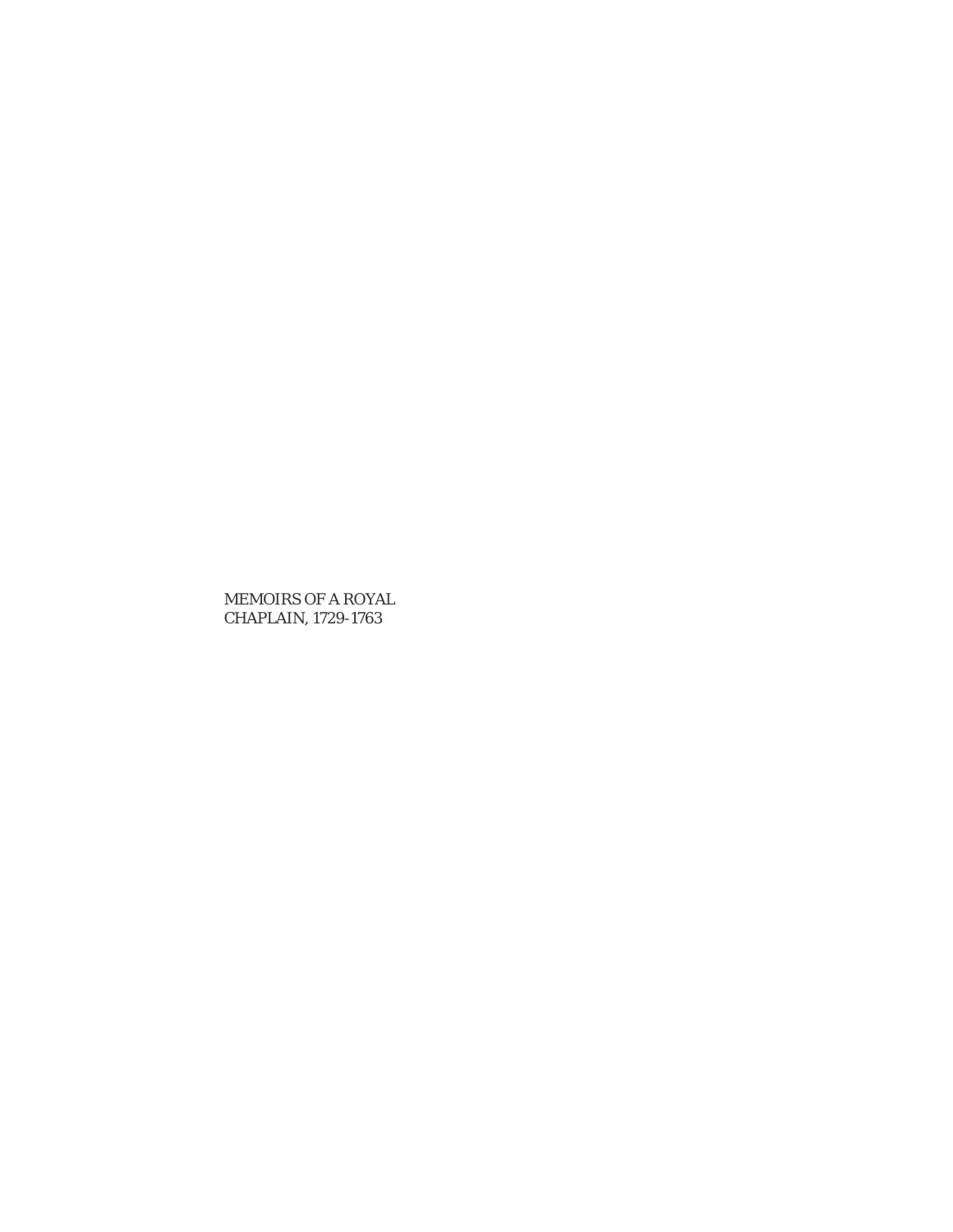SERMONUM STET HONOS, ET GRATIA VIVAX.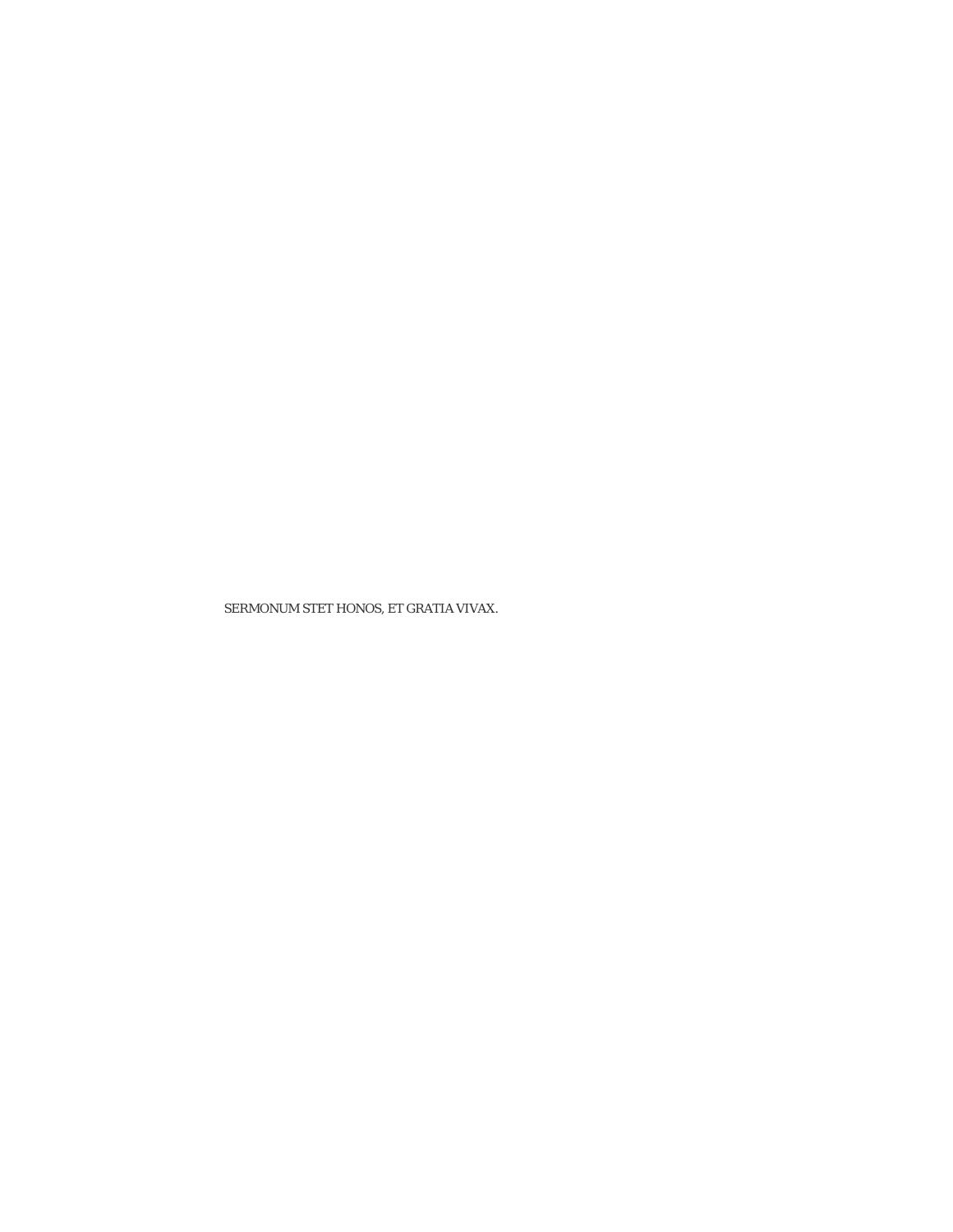

# *Samuel Kerrich S.T.P. Painted by Thomas Bardwell, 1736.*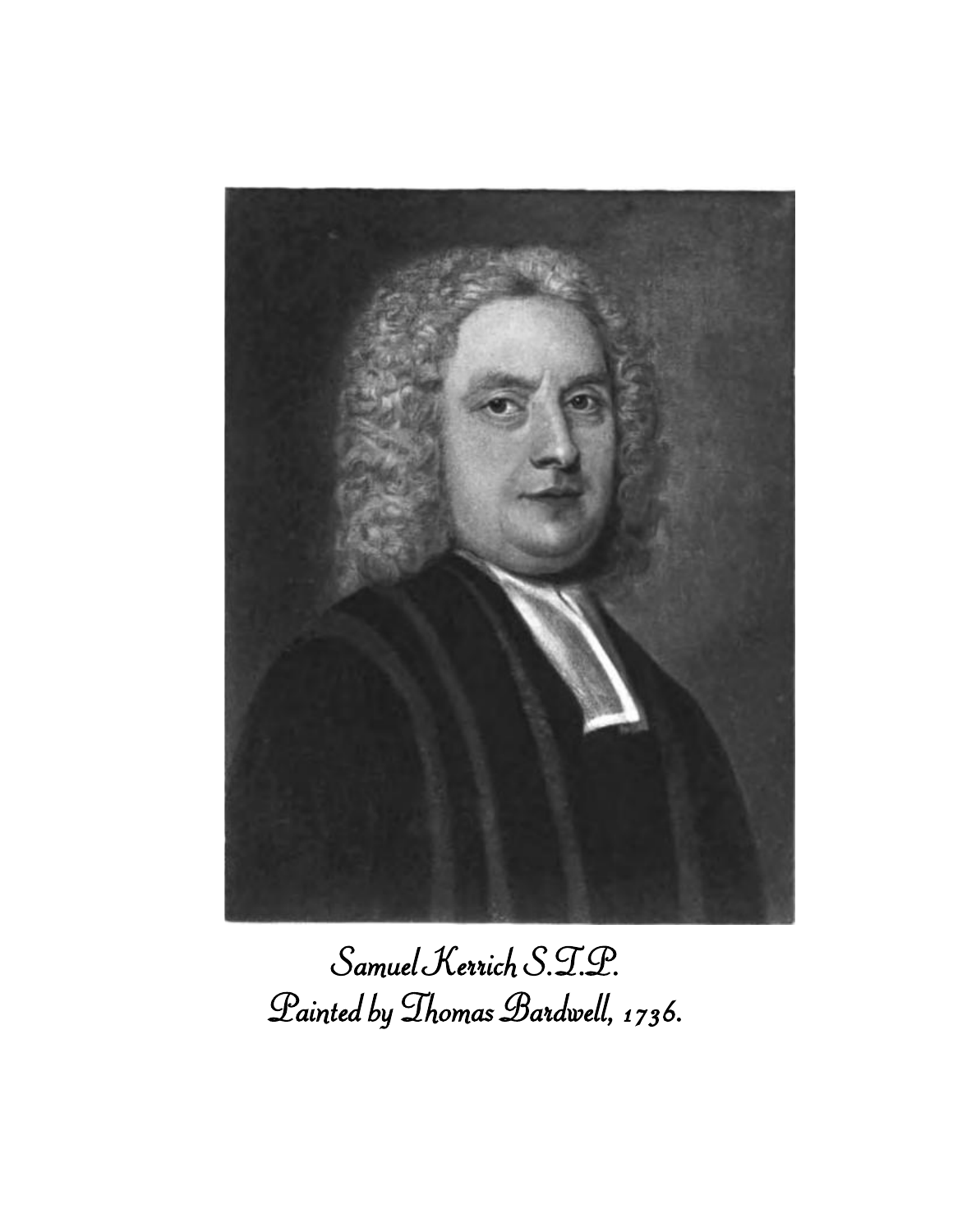# MEMOIRS of a ROYAL CHAPLAIN, 1729-1763

THE CORRESPONDENCE OF EDMUND PYLE, D.D.CHAPLAIN IN ORDINARY TO GEORGE II, WITH SAMUEL KERRICH D.D.,VICAR OF DERSINGHAM, RECTOR OF WOLFERTON, AND RECTOR OF WEST NEWTON. ANNOTATED AND EDITED BY ALBERT HARTSHORNE.

JOHN LANE: THE BODLEY HEAD, LONDON AND NEW YORK. MCMV.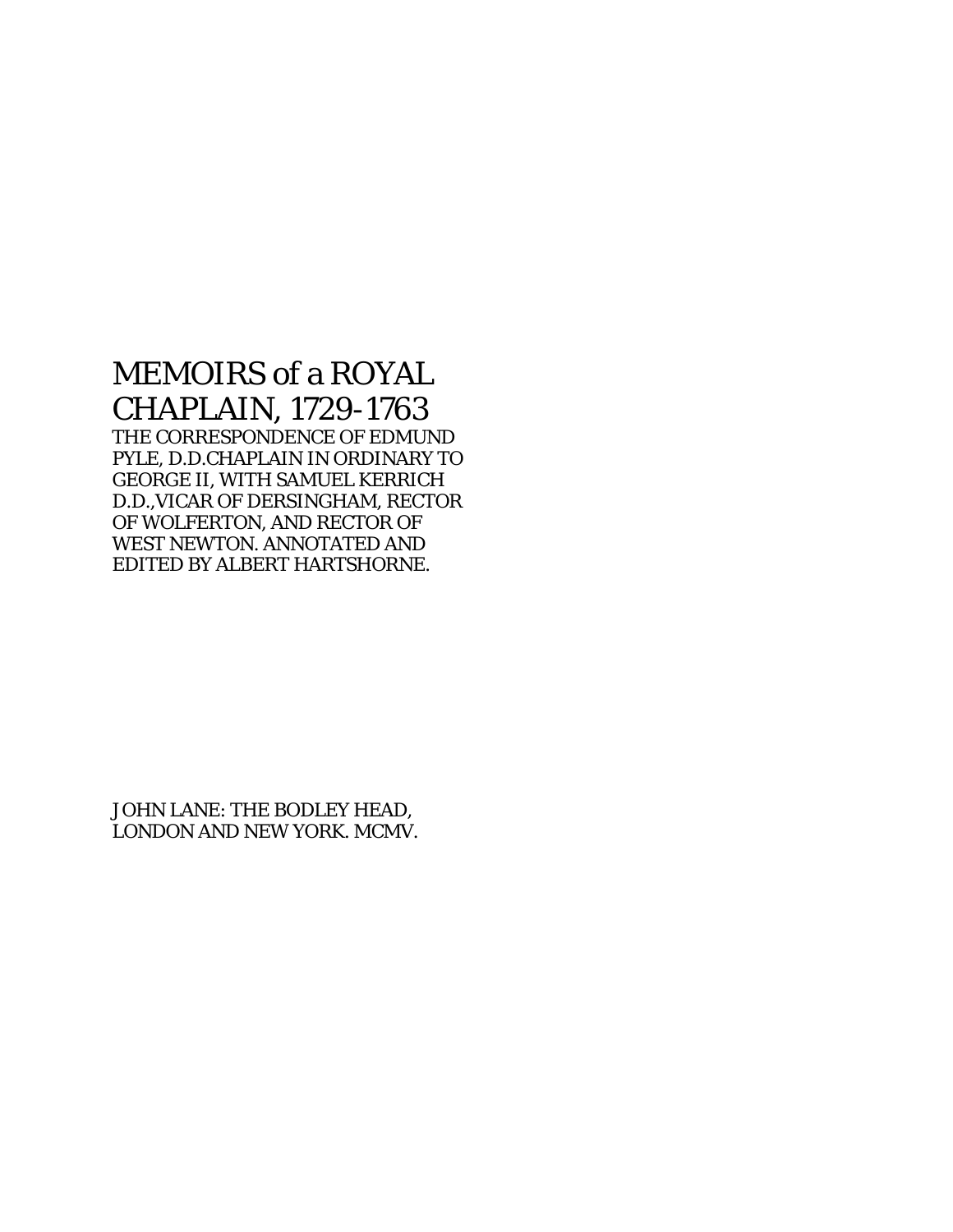Printed by Ballantyne, Hanson & Co. At the Ballantyne Press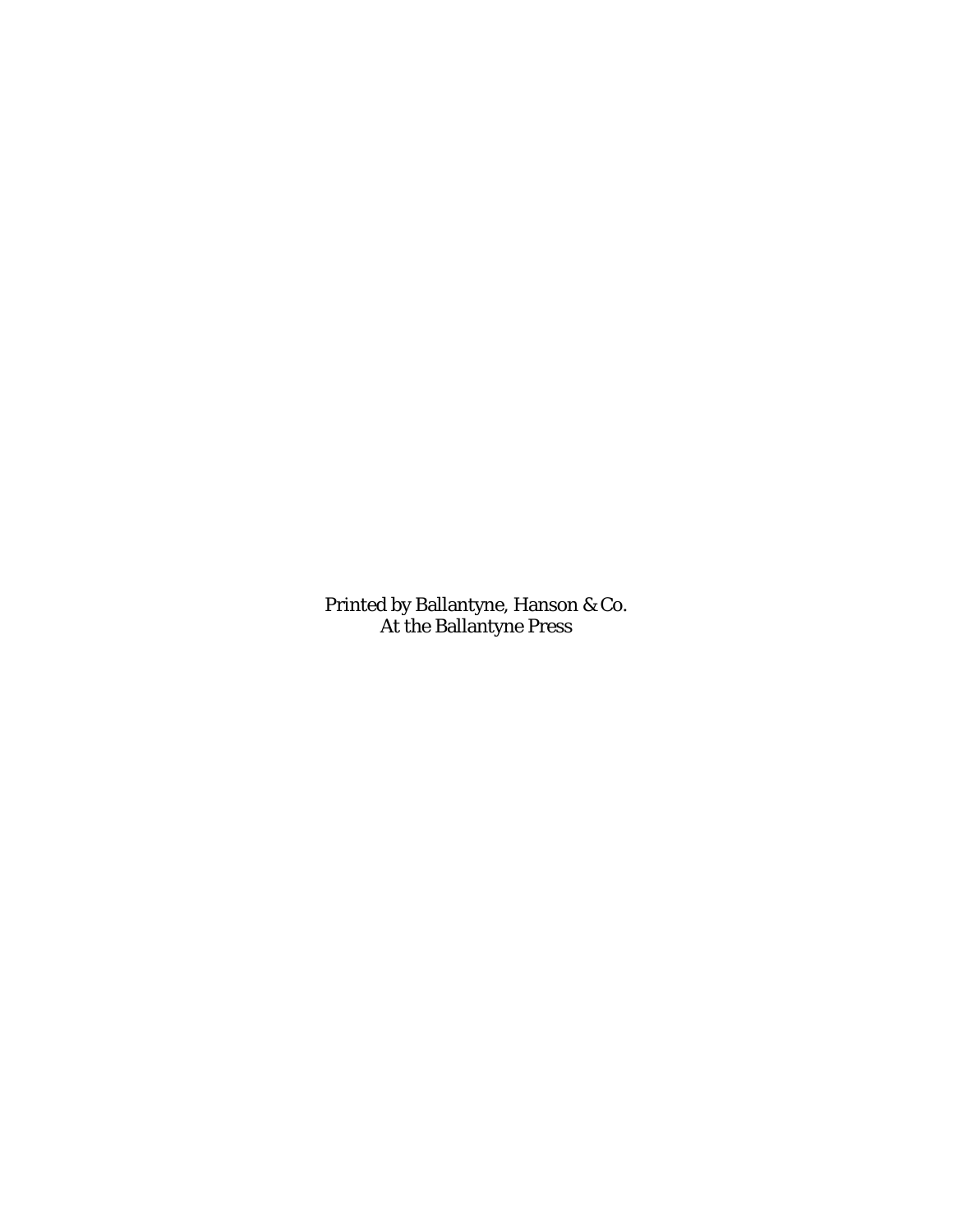# LETTER XXIV

"Xtmas Eve (1745).

#### "DEAR SIR,

"I had seen you ere now, but I've had a very bad cold, and am still a good deal out of order. Yesterday's *Gazette* gives us hopes that times will mend, as they had need. The Duke is up with the Rebels' rear, & has had one bout with them, till 'twas dark, on the Fast Day, their loss not known when the express came away, ours forty wounded & killed. A prospect of peace is very near 'twixt Prussia, Poland & the Empress. Twenty transports of the French, run a-ground & taken by our privateers; a very large Spanish ship taken with arms & money; six thousand Hessians a coming with consent of Parliament; thirty Martinico ships taken & sunk; stocks risen 3. The French commander in Scotland has sent Marshal Wade word he comes to make war against England, by the King of France's order, & as his general. I doubt that fag-end of Britain is thoroughly corrupted. With all possible good wishes,

#### "I remain, Yrs &c,

(Addressed) "E. PYLE."

To the Revd Dr. Kerrich at Dersingham.

On December 10, 1745, Barbara Kerrich wrote as follows to her sister, Elizabeth Postlethwayt, at Denton Rectory, near Harleston:—

"DEAR SISTER,

"I write to you now in ye greatest confusion, as is all  $y^e$  countrey hereabouts, for yesterday it was report'd  $y^t$  y<sup>e</sup> Rebels wou'd be at  $Lymn$  as to morrow, but we had a Letter from Dr Pyle just now & he says ye Rebels are at Ashbourn in Derbyshire The Duke at Coventry, & Marshal Wade at Mansfield, this is ye last advice, however he says we are greatly alarm'd. The Rebels may some of them straggle hither if thrash'd, or  $y^e$  French may come who are making a vast Embarkation, we are arming to defend ourselves, & if we hear they bend this way we shall cut down all our Bridges & lay Ships in ye shallower parts to defend us, this is what was in Dr Pyle's Lr This is a little Respite, but God know what is to become of us nor where we can go for to be sure they will be all over ye County if they come here, we have Pack'd up our most valuable things to hide somewhere if they do come, Mrs Grigson & me meet allmost every day to contrive & comfort one another I Pray God you may be safer where you are I dont know where to wish you for ye best, & that we may meet again in this World Tilly that was one of my greatest Pleasures is now my greatest Sorrow when I look upon her, to think what may befall her She never was so well & looks ye Picture of Health & grow very Tall, pray God preserve her . . . God grant us a meeting in better times

"Dear Sister yours very affectionately, B. K."

The letter referred to from Dr. Pyle is missing from the series; it was probably lent in the neighbourhood, and in the excitement went astray.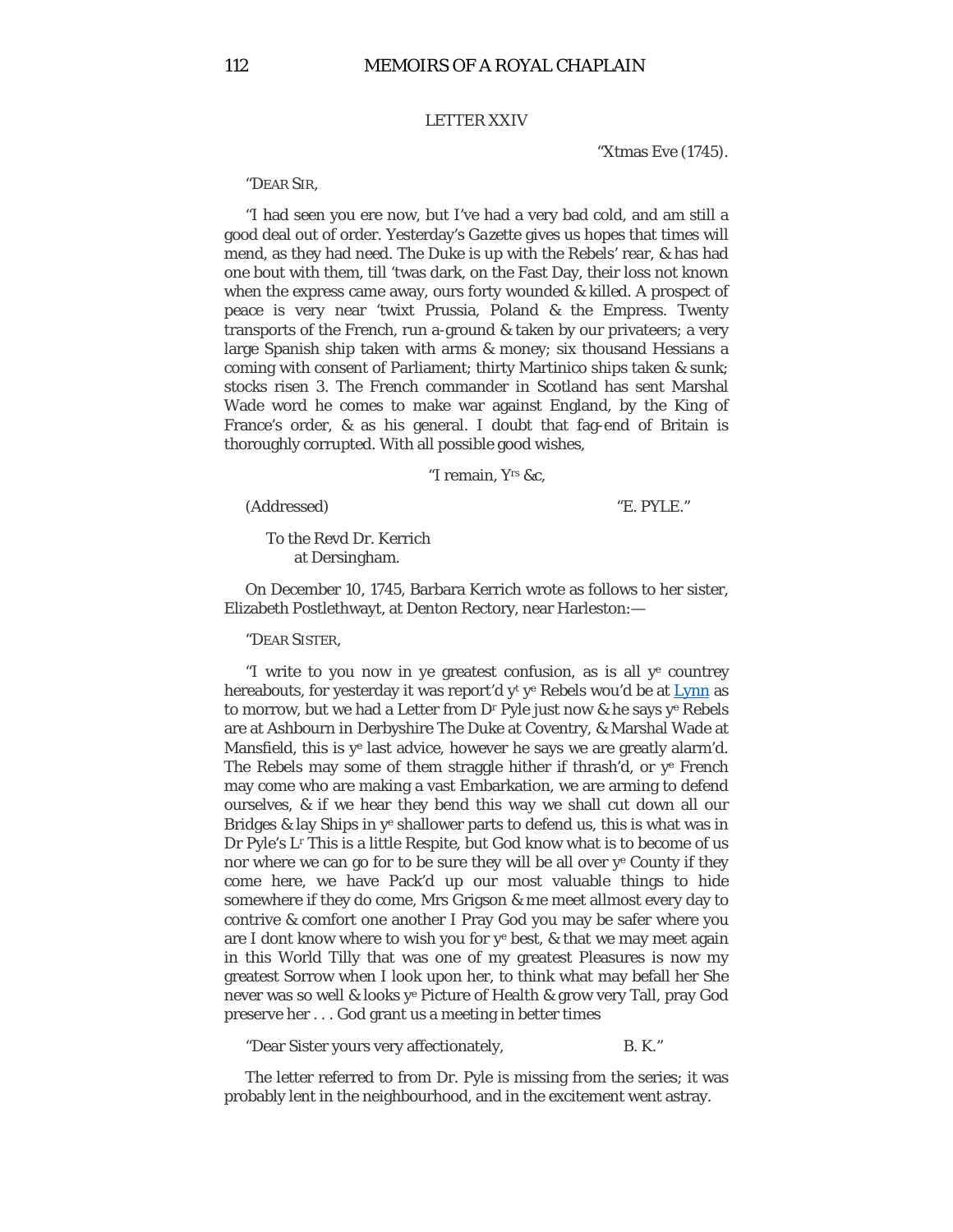# PYLE LETTERS 113

To this Elizabeth Postlethwayt replied, December 26,

1745: "I receiv'd your letter with a good deal of concern. I was in fears for you before, for it was report'd here that the Rebles were expect'd at Lynn every day. I wish'd you all here. I thought perhaps you might be safer here as we have but few Houses hereabouts to what you have worth plundring that its possible they may escape us. I should wish to be all together if it shou'd please God to Suffer such a dreadful thing to happen, but I hope God Almighty will defend and keep us, our apprehensions and fears I hope will prove greater than our sufferings."

Matilda Postlethwayt, sister of Thomas Gooch, Bishop of Norwich, and stepmother of Barbara and Elizabeth, writing from Benacre Hall to Mrs. Kerrich, January 14, 1746, says: "This brings the wishes of many happy years which I hope will prove so tho' at present the Prospect be dark, and I must think the coming time is to be dreaded, & can only depend on Providence for security. . . . We have had many alarms of the French coming on this coast, my Nephew wrote me word if they did I must take the Chariot and come up to London. I told him he might as well bid me go fight the Rebels, for I was almost as capable of one as t'other; no, I was resolved to stand my ground tho' I did believe the hurry & fright wou'd demolish me, & so it wou'd if I remov'd, for I grow weaker and weaker going on in my old way."

The panic in London on account of the invasion was extraordinary. These are evidences of the scare that ran through England, even to remote parts of East Anglia, when the Young Pretender captured Carlisle, the Great Border City of Rufus, November 18, and made his memorable march into the heart of England in the winter of 1745, and entered Derby on December 4. Here the rebels stayed until the 6th. A broadside printed at Derby states that they drank great quantities of beer, ale, wine, and drams; that they were very dirty in their persons and savage in demeanour; and adds the interesting philological intelligence that most of them "talked a language called Earsh or Wild Irish." Ashbourne had been visited on the way to Derby, and was the first halting-place of the Highlanders retreating in anger and with curses by the way that they came, and now changed into a plundering, dispirited, and disorderly rabble. This soon induced reprisals, and a legend still darkly exists that a Highlander who had strayed away from romantic Ashbourne into the Peak was caught, killed, and flayed.

The "bout" mentioned by Pyle was the skirmish on Clifton Moor, near Penrith, the last engagement ever fought in England, in which the attack was directed by the Highlanders on the Duke of Cumberland's Dragoons. This had the effect of checking the pursuit, and enabled the rebels to continue their march by night, and the van to reach Carlisle the next day, December 20, there then being a distance of eight miles from the van to the rear. Leaving a garrison, the Young Pretender and his forces quitted Carlisle on the 21st, and the turbulent Esk was crossed by the men by hundreds abreast, and breast deep in the water. On reaching the opposite wooded bank the pipes struck up and the drenched rebels danced reels till they were dry—changing the gender, from naiads they turned to dryads! The unfortunate garrison of Carlisle capitulated to the Duke of Cumberland, December 30, many eventually to fall victims to inhuman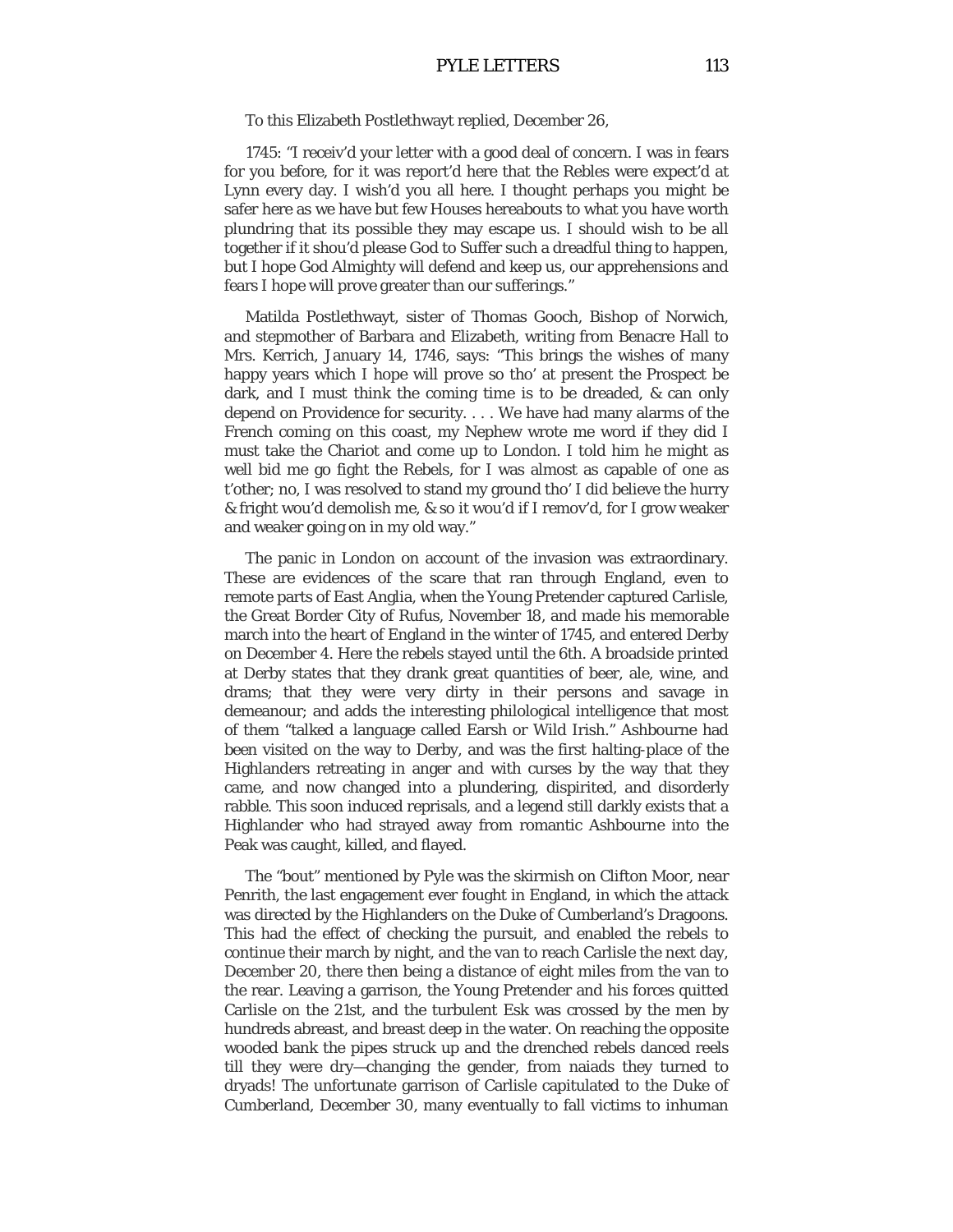retribution, and to suffer the ferocious death for high treason, in exact accordance with the ancient Statute of four centuries before. It is recorded that one intrepid spirit of these victims struggled for a few moments with William Stout of Hexham—the fiend who, for twenty guineas and the clothes, did the bloody business—when his bosom was opened and his heart plucked out.

Seasonably on the very day that Pyle indited this letter peace was concluded at Dresden. Frederick the Great had already in September, after the defeat of Maria Theresa at Sohr, near the sources of the Elbe, offered to make peace, but his overtures had been rejected. Another victory over the Austrians and Saxons put the King in possession of Dresden, where peace was concluded on Christmas Day, 1745. Silesia was confirmed to Prussia, and Frederick acknowledged the election on September 13, at the Diet of Worms, of Francis, Duke of Lorraine, and husband of Maria Theresa, as Francis I., Emperor of Germany. By the "Christian, universal, and perpetual Peace of Aix-la-Chapelle," signed October 18, 1748, the Duchy of Silesia, and the County of Glatz, which included the important glass-making districts, were confirmed to Prussia. Full accounts of this war will be found in Coxe, "House of Austria"; Koch, *Traités de Paix*; Flassan, *Histoire de la Diplomatie Française*; Lacretelle, *Histoire des Français*; Ancillon, *Système politique de l'Europe,* &c.

Among the numerous German subsidies that were bestowed by England at this time was one of £300,000 to Maria Theresa, "King" of Hungary. When Hanoverian and Hessian troops were temporarily discontinued as British auxiliaries they were transferred to Maria Theresa and her subsidy increased to £500,000. Subsequently, as there was no clamour raised, the former troops were again taken into direct pay and, as Pyle states, 6000 were coming to England. In 1746, 18,000 Hanoverians were employed abroad, and 20,000 in the following year.

Marshal Wade, the not very brilliant commander, who was so outmanœuvred by the Rebels in "the '45," is perhaps best known to fame as the maker of the military roads, begun in 1726, for the civilisation of Scotland; though he will always be remembered by the lines inscribed on an obelisk formerly standing on the way between Inverary and Inverness:—

> "If you'd seen these roads before they were made, You wou'd lift up your hands and bless General Wade."

The meaning of "made" being, "put into order and made fit for the use of artillery."

Wade's memory is not held in greater esteem by antiquaries than by military critics. Being called upon in 1750 to make "the military way" from Carlisle to Newcastle he carried it wherever he could upon the Roman Wall, which he threw down to its lowest course for that purpose.

With regard to the civilisation of Scotland when the military roads were begun, the following letter from John Butler, Fellow of Corpus, to Kerrich, may not be without interest, and as showing the change that was wrought a century later under the "magic touch of the great Novelist":—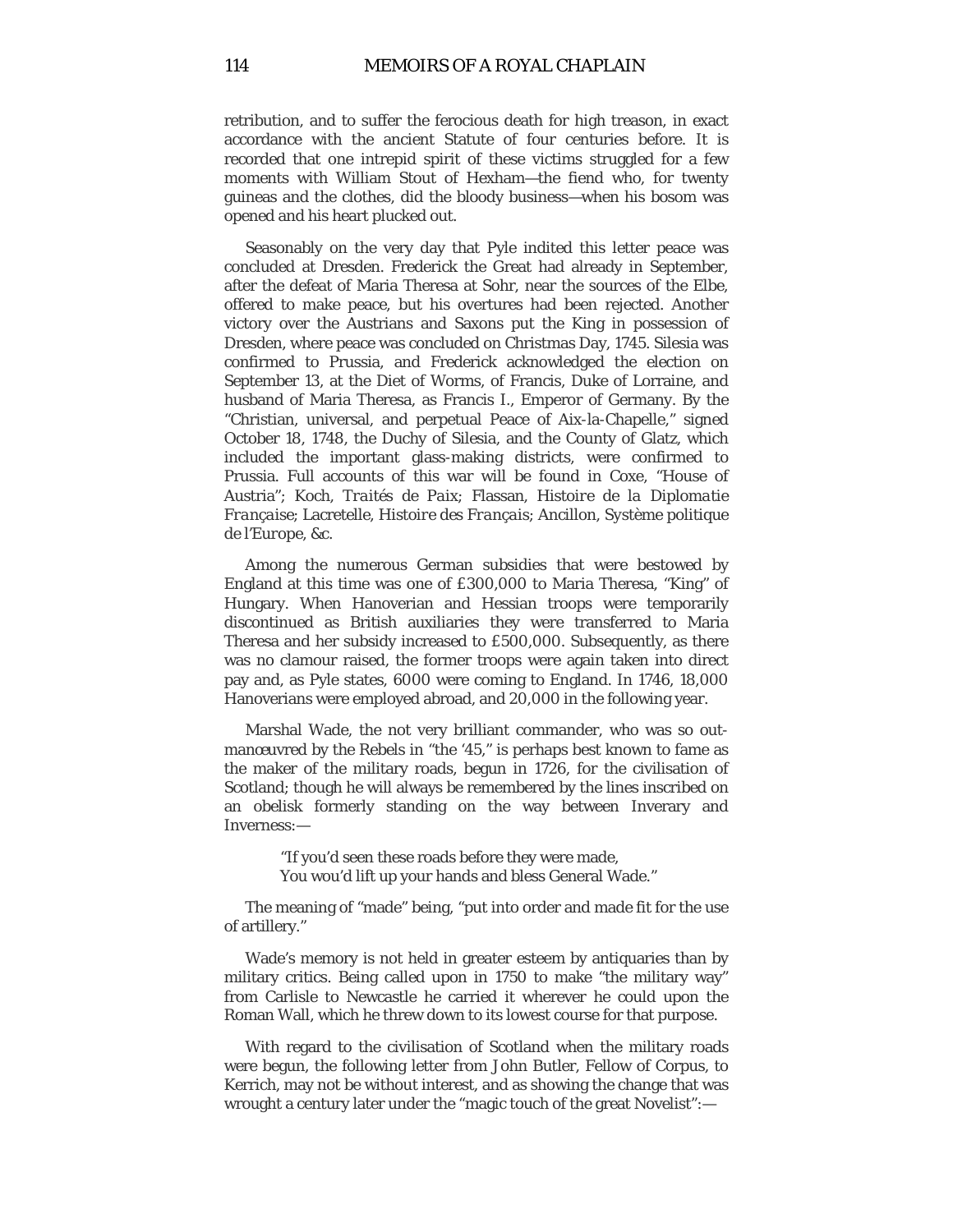"Edinburgh, Augt yel8th I728'

"DEAR Sr

"We have been in Scotland 6 or 7 days, ye motive of our touring hither you know was Curiosity & that has also occasion'd our making so long a Stay here; None Sure ever came into this Country for the Gratification of their sensual Appetites of any sort; their Provisions for the Belly are plenty enough & good in nature but the Cooks never fail to spoil it in the Dressing, were all our Fellows to spend a week here, they wou'd cease their Complaints & commend the neatness of Benet College Kitchen. The women in this part of Britain have no Allurements for one born & bred in the South, They must be hungry Dogs indeed who can dispence with such

dirty Puddings; Monkish Chastity may be preserved here without Particular Præcepts. The sluttishness of the Creatures is, I think, a sufficient noli me tangere. I must do the justice to Glascow to say the

people there seem much more humanized than ye rest of their Compatriots. Mr Houblon, Mr Eyles (members of Corpus) & all our fellow Travellers are in good health & join with me in due respects to Yourself & all friends. We propose to hasten towards Cambridge with all convenient expedition. I shou'd be glad to have a Letter at York from you, yt I may know wn 'twill be necessary for me to come to ye University upon Duty. "I am, Dear Sr,

"Your most humble Sert

"J: BUTLER."

## LETTER XXV

"24 May 174 $\frac{6}{7}$ . 7

#### "DEAR SIR,

"I am come home, & very well, after great rejoycings for the illustrious Duke's victory—such as were never seen in London before. To-morrow ought to be observed as a Day of Thanksgiving throughout the kingdom, and will be so, I presume, almost everywhere; but, I know not by whose blunder the Additional Thanksgiving to to-morrow's Service is not come hither tho' I hear they have it at Wisbech, & in Lincolnshire.

"You are to know (if you don't already) that your subscription to the widows & children of poor clergymen is desired to be advanced now, for the year 1746, as the inclosed will inform you; so pray send me your money on Tuesday that I may remit it with the rest. I intend to see you soon, but can't as yet say when. I go, after preaching on the 29th, into Lincolnshire to meet the Dean of Norwich & bring him hither. He is much better, so much better as to dine in the publick room at Buxton with the Duke of Kingston, and some other rakeshanes who are there, and to go to the public prayers, I suppose, without them.

"With all good wishes and service to you & yours, I am, &c,

"E. PYLE."

(Addressed)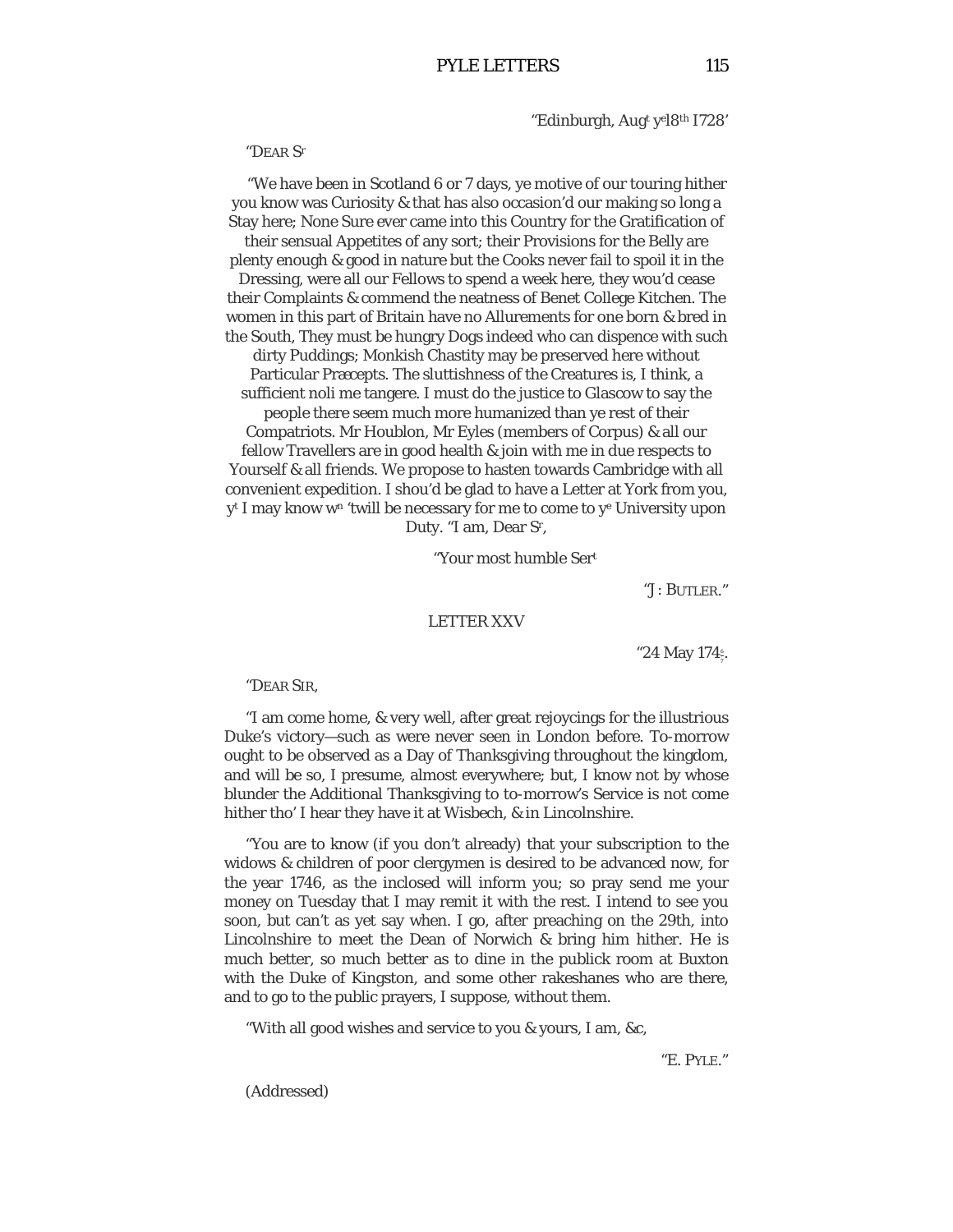# To the Reverend Dr. Kerrich at Dersingham.

This obsolete term of reproach should be Rakeshame, signifying a base rascally fellow. Milton in his work on "Reformation in England," Bk. II., has "Tormentors, rooks, and rakeshames sold to lucre."

### LETTER XXVI

"9 Mar. 174 $\frac{1}{7}$ . 7

#### "DEAR SIR,

"I have not had the grace to thank you for a very good sermon of your relative's. The truth is I've been on horseback all the morning long, these two or three weeks, to bring myself into order (after the gout), and, as I dine late, I have not returned time enough to write by the Dersingham courier. But to-day, being the first of my staying at home, I do you to wit that I am going to London, by way of Cambridge, where I shall stay ten days; and if you have any commands I desire you'd let me have 'em by Saturday's Mercury. To be sure you've heard of Ben: Hoadly's Comedy called 'The Suspicious Husband'? I am going to read it, & see it, and then, I'll say more to you. At present all I have to observe is, that it is a wonderful thing (to me) that any man could find in his heart to write a Comedy in the year of mourning for his wife. I suppose 'tis to be solved by the old rule of evils being cured by their contraries. I correspond with a lady in London who tells me Ben's is a fine play, & 'tis generally thought that the Bishop corrected it. Isn't this pleasant! Surely the town's quite out in thinking thus. For an old man that marries a young wife, is not so proper for a writer of comedy, as for a subject of it. But, to be serious, the play is none of Ben's. It was left, nearly finished, by an acquaintance who died; Ben put the last hand to it, and used all his interest to get it the run it has had, and has given all the profit to his friend's widow. However, 'tis published, with Ben's name on the title-page. I am very credibly informed that a Norfolk physician (I think he's of Norwich, though I am not told his name), has also produced a piece for the theatre, but knows not yet the fate of his brat. I wish him well, and pray God to bless both him and Ben for setting so good an example; which it would be happy for the nation if ninety-nine out of each of the many hundreds of the faculty would follow, by writing for the stage, instead of the churchyard. This would lessen the Bills of Mortality more than any twenty ordinary expedients, and the very best thing that can be done—not excepting even the suppression of gin in these woeful times, when men are so much wanted for the wars,—wars —both foreign & domestic.

"Pray have you seen his Grace of York's fast-sermon? It is a fine one, and has recovered him the credit he lost by his sermon at York last year. N.B.—To page 15 it is the very sermon he preached against the "Beggar's Opera."

"There is one Jack, a poor Scotch schoolmaster, who has written a book that you must get. 'Tis a demonstration of the being and attributes of God, in a method strictly geometrical. He has another work a-coming, viz. a demonstration of the great truths of morality, written in the same manner. This last was, with all his goods and chattels, carried away by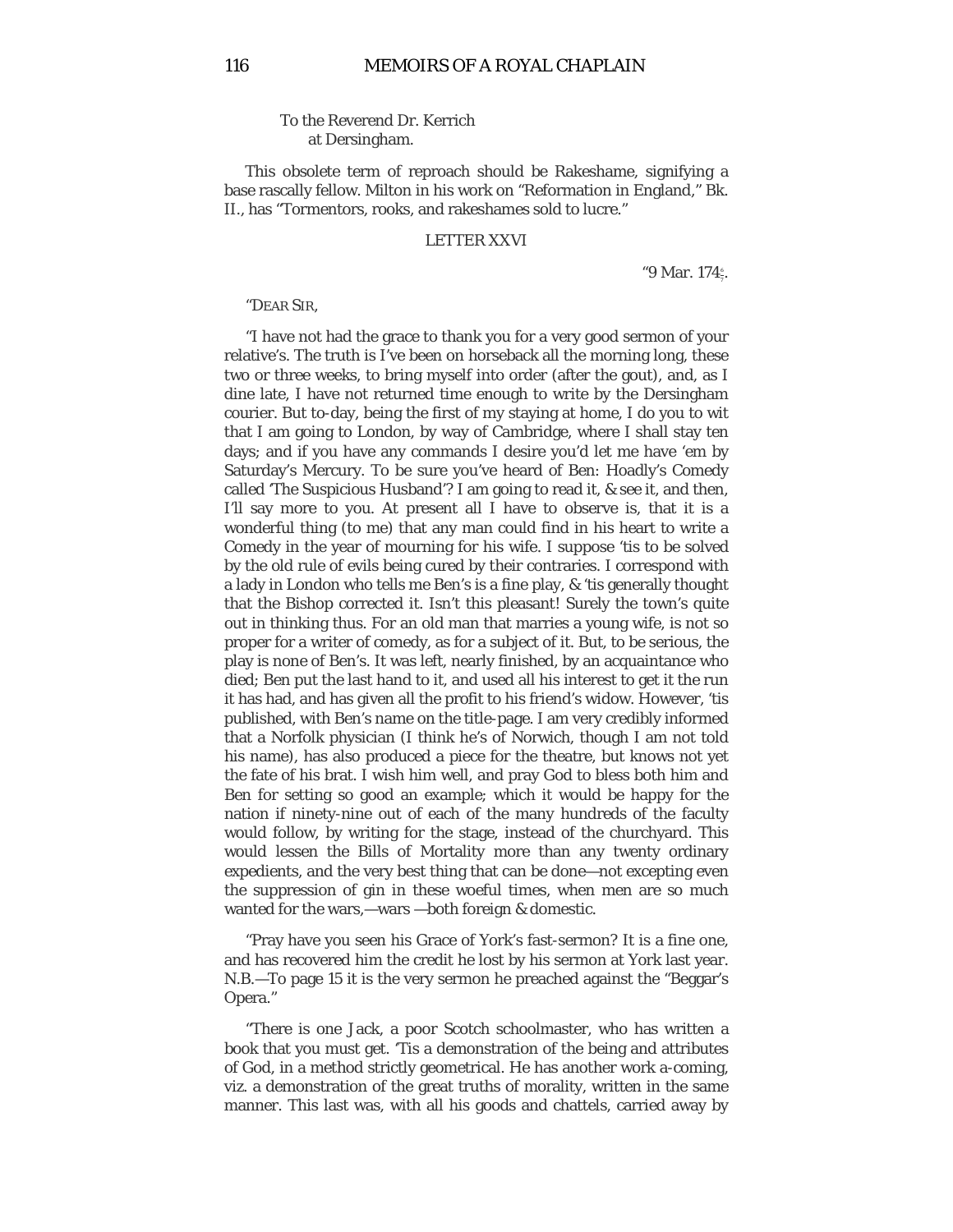the Rebels, and the poor man is writing it again. He is certainly a very extraordinary fellow.

"There is a critique upon Dr. Rutherford's Essay on Virtue coming forth, being assisted in its birth by the Great Mr. Warburton. The writer of this is also a very extraordinary person, being an old lady, of the county of Northumberland, the widow of a clergyman, and the Daughter of one. She wrote a defence of Mr. Locke's essay about the year 1707, and has since written several things in the Republics of Letters, & such sort of works, one particularly, whilst Jackson and Mr. Law were disputing about Space, &c.

"My father has had an ague, but is very well again. I little thought, when I sat down, of writing such a heap of stuff; but, as I was going on, it came into my head that I would refute a calumny which Mrs. Kerrich has several times thrown in my teeth; (which are very bad ones, & one or two of 'em going out) 'that I could not write a long letter.'

"I am, Dear Sir,

"Yrs &tc.,

(Addressed) "E. PYLE."

To the Rev. Dr. Kerrich at Dersingham.

On November 2, 1745, Pyle asked: "Do you preach stoutly agt Popery, as is the way now, every where?" In answer Kerrich sent him a sermon by his father-inlaw, Matthew Postlethwayt—"On the Moral Impossibility of Protestant Subjects preserving their Liberties under Popish Princes." In the following year Kerrich published "A Sermon on the Suppression of the Late Unnatural Rebellion," at that time a very popular but soon a very hackneyed text with the clergy, "well affected to the present establishment."

Benjamin Hoadly was the eldest son of the Bishop of Winchester; he was appointed physician to the King's household in 1742, and to that of the Prince of Wales in 1746. "The Suspicious Husband" was styled by a contemporary "Hoadly's Profligate Pantomime," because it consisted principally of entrances and exits through windows at night and of dissolute small-talk. Such was the play which delighted the town and was generally thought to have been corrected by the Bishop of Winchester.

With regard to the excessive drinking of gin, it may be recalled that up to so late a date as the end of the fifteenth century, there was no distillation of ardent spirits in England, and no acquaintance with the art of extracting aromatic essences from flowers and plants. The knowledge of distillation, like that of many other arts and sciences, came slowly westward from the Orient and was practised here quite early in the sixteenth century, the results rapidly becoming popular both in England and in Ireland. There is apparently no mention of "usky," or aqua vitae, in Scotland before 1495. "Glasses" of "waters" were fashionable birthday gifts in Elizabeth's time, and early in the seventeenth century there were few houses of great lords, such as William Lord Howard of Nawarth, "Belted Will" of Border history, where "waters" were not distilled for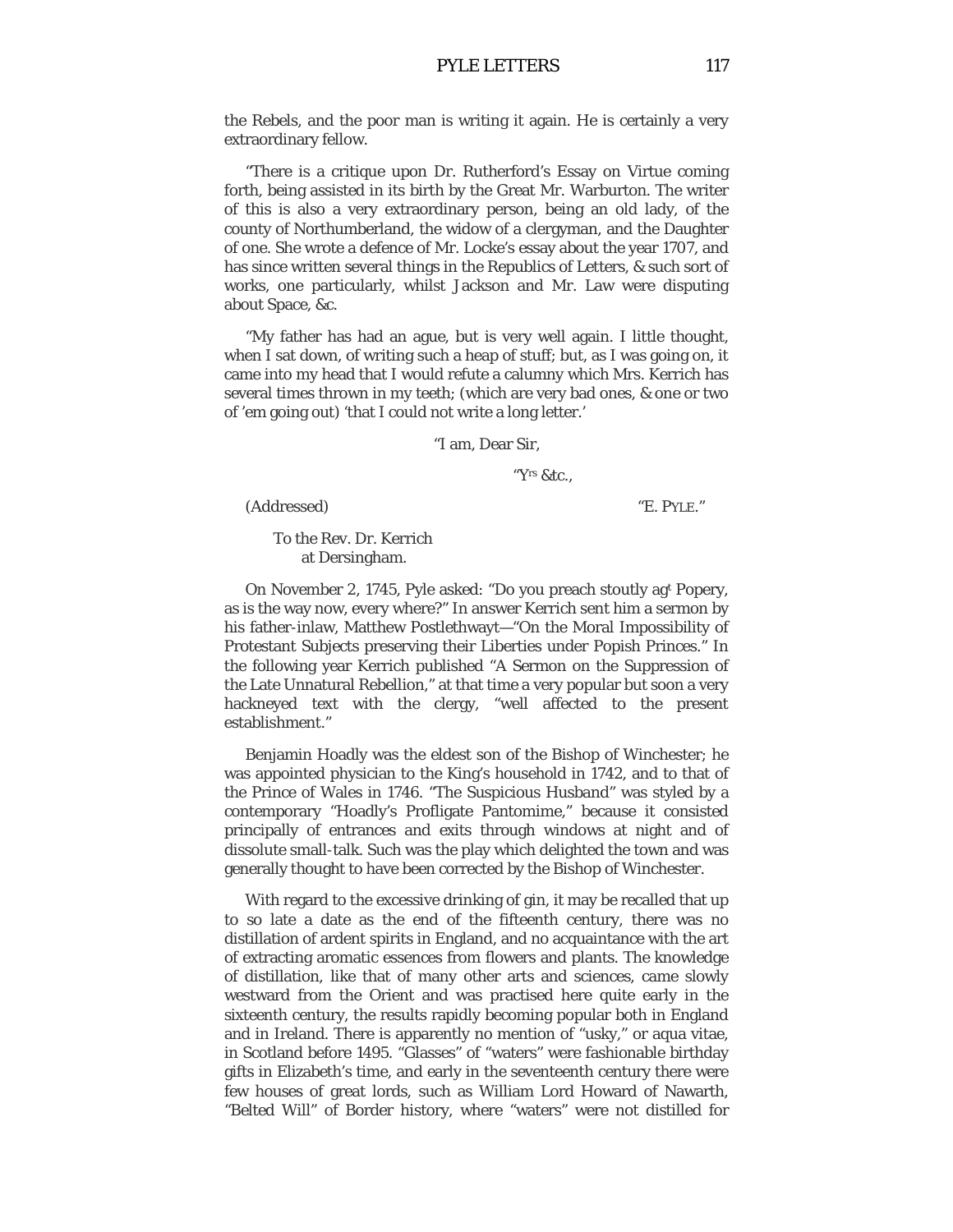home consumption, as well as cordials and perfumes. Gradually the practice fell into the hands of fair ladies, who artfully extracted a world of waters, cordial and ardent, from mingled and spiced liquors, herbs, flowers, whites of egg, and other surprising sources. These were the "pretty secrets of curious Housewifes"; they included many "aquae" and odd receipts for surfeit waters, remedies against the plague, drinks for those that are forspoken, &c., the use being generally, as with "Xeres sec" at its first coming into England early in the sixteenth century, medicinal. Glasses were specially made called "aqua vitae measures," and long before the Restoration the English palate had become well accustomed, but with moderation, to what the travelled Baskerville calls the "uncomparable strong waters "to be found in country inns.

The Dutch habits introduced on the return of Charles II. included the use of "innocuous giniva"—"oude klare jenever," and this was here translated, name and thing, into the pernicious, cheap, low-class liquor called "gin," of which the only merit even of the better sort seems to be certain diuretic qualities, which other much less harmful liquids supply. The consumption of this noxious fluid increased so rapidly that the Gin Act of 1736 was passed. It was a strongly repressive measure and greatly enraged the ill-regulated and fatuous mob, who raised the ominous cry of "No Gin, No King," the people declining then, as they always will, to be made sober by Act of Parliament. So the laws were defied and the evil increased until the Gin Act was repealed in 1742, and less severe legislation introduced. But the popularity of the degrading spirit was established, and the people only too faithfully copied the example of their betters at the time when the expression to be "as drunk as a lord" was no mere figure of speech. The conditions adverted to by Pyle were well and truthfully illustrated by Hogarth in his print of "Gin Lane" published in 1750.

The "Beggar's Opera," by John Gay, was first produced in 1728, and at once made the author's name a household word. Portraits of "Polly," "Lucy," and "Macheath," were reproduced upon fans and screens, as well as the favourite songs; and long after Gay's death, upon the flat circular table snuff-boxes called "Turgotines" after the minister; and pictures of the Polly and Lucy scene were painted by Hogarth. That this sparkling play should have been advanced to the dignity of condemnation in a sermon by his Grace of York is sufficient testimony to its extraordinary popularity.

The "Critique" alluded to by Pyle relates to "An Essay on the Nature and Obligations of Virtue," 1744, of which Mrs. Catherine Cockburn wrote a confutation which Warburton published, with a preface of his own, as, "Remarks upon the Principles of Dr. Rutherford's Essay in Vindication of the contrary Principles and Reasonings inforced in the writings of the late Dr. Samuel Clarke," 1747. Catherine Cockburn, a dramatic and philosophical writer, at an early age joined the Roman Church, and, in 1702, published her defence of Locke's theories against Thomas Burnet of the Charterhouse. She returned to the Church of England about 1707, and married Patrick Cockburn, an English clergyman, who eventually held the vicarage of Long Horsley, Northumberland, where she died and is buried. The work particularised